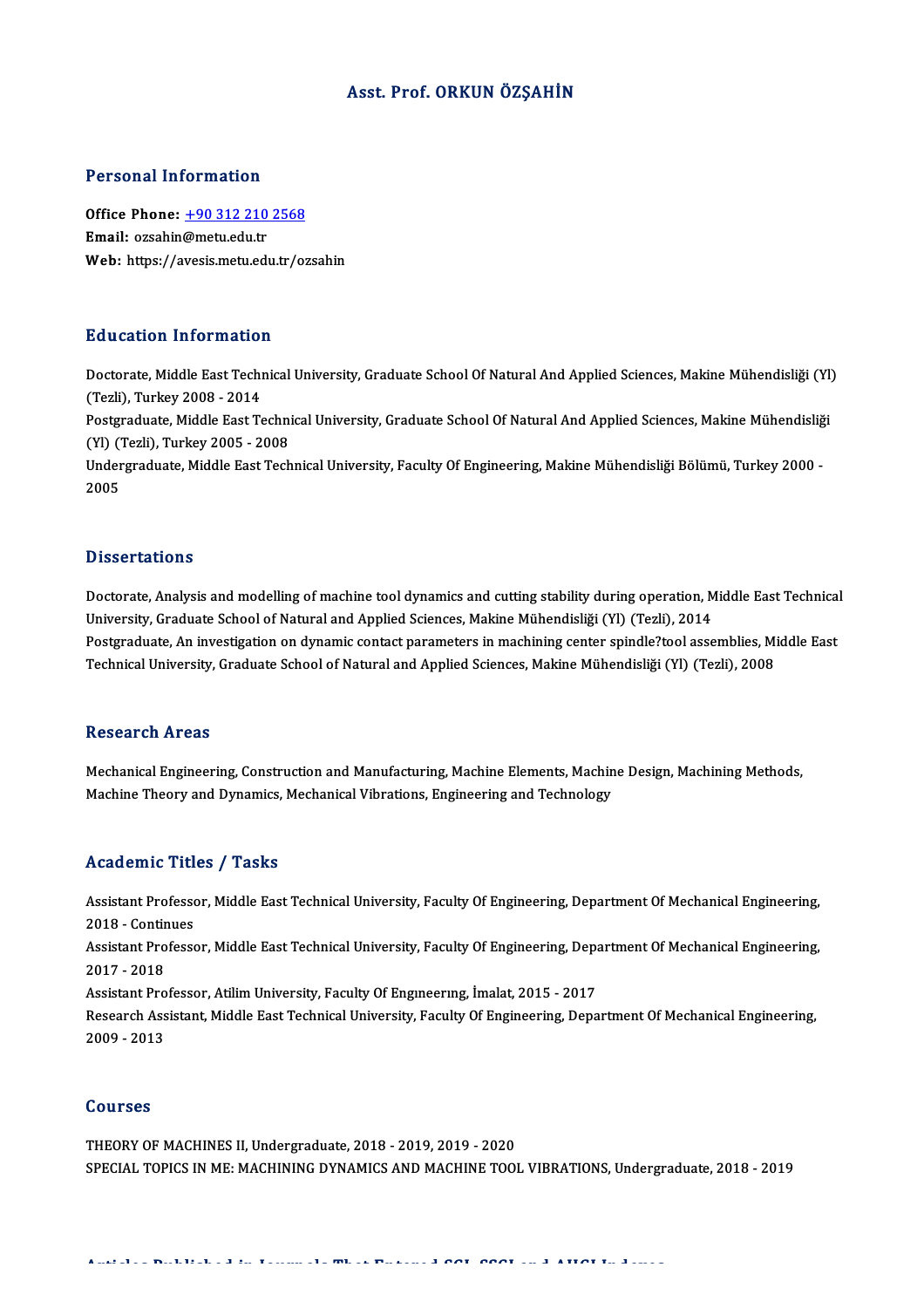#### Articles Published in Journals That Entered SCI, SSCI and AHCI Indexes

- I. Alternative experimental methods for machine tool dynamics identification: A review Iglesias A., Taner Tunç L., ÖZŞAHİN O., Franco O., Munoa J., Budak E. Mechanical Systems and Signal Processing, vol.170, 2022 (Journal Indexed in SCI Expanded) Iglesias A., Taner Tunç L., ÖZŞAHİN O., Franco O., Munoa J., Budak E.<br>Mechanical Systems and Signal Processing, vol.170, 2022 (Journal Indexed in SCI Expanded)<br>II. Use of inverse stability solutions for identification of u
- Mechanical<br>Use of inve<br>processes<br>Tune L.T. d Use of inverse stab<br>processes<br>Tunc L. T. , Özşahin O.<br>ADVANCES IN MANUL processes<br>Tunc L. T. , Özşahin O.<br>ADVANCES IN MANUFACTURING, vol.6, pp.308-318, 2018 (Journal Indexed in SCI)

Tunc L. T. , Özşahin O.<br>ADVANCES IN MANUFACTURING, vol.6, pp.308-318, 2018 (Journal Indexed in SCI)<br>III. High speed tooltip FRF predictions of arbitrary tool-holder combinations based on operational<br>Anindle identificat ADVANCES IN MANUFAC<br>High speed tooltip FR<br>spindle identification<br>Restal M. Ozsabin O. Alti High speed tooltip FRF pred<br>spindle identification<br>Postel M., Ozsahin O., Altintas Y.<br>INTERNATIONAL JOURNAL OF I

spindle identification<br>Postel M., Ozsahin O., Altintas Y.<br>INTERNATIONAL JOURNAL OF MACHINE TOOLS & MANUFACTURE, vol.129, pp.48-60, 2018 (Journal Indexed in Post<br>INTE<br>SCI)<br>Dete INTERNATIONAL JOURNAL OF MACHINE TOOLS & MANUFACTURE, vol.129, pp.48-60, 2018 (Journal Index SCI)<br>SCI)<br>IV. Determination of tool point FRF of micro tools under operational conditions using analytical<br>mathods

- SCI)<br>Determin<br>methods<br>ÖZSAHİN De<mark>termina</mark><br>methods<br>ÖZŞAHİN O.<br>JOUPNAL O! methods<br>ÖZŞAHİN O.<br>JOURNAL OF THE FACULTY OF ENGINEERING AND ARCHITECTURE OF GAZI UNIVERSITY, vol.33, no.2, pp.517-526,
	-

2018 (Journal Indexed in SCI) JOURNAL OF THE FACULTY OF ENGINEERING AND ARCHITECTURE OF GAZI UNIVERSITY, vol.33, no.2<br>2018 (Journal Indexed in SCI)<br>V. Stability of Milling Operations With Asymmetric Cutter Dynamics in Rotating Coordinates<br>Comel: A Orge

2018 (Journal Indexed in SCI)<br>Stability of Milling Operation<br>Comak A., Ozsahin O., Altintas Y.<br>JOUPNAL OF MANUEACTURING Stability of Milling Operations With Asymmetric Cutter Dynamics in Rotating Coordinates<br>Comak A., Ozsahin O., Altintas Y.<br>JOURNAL OF MANUFACTURING SCIENCE AND ENGINEERING-TRANSACTIONS OF THE ASME, vol.138, no.8, 2016<br>(Jour

Comak A., Ozsahin O., Alti<br>JOURNAL OF MANUFACT<br>(Journal Indexed in SCI)<br>Recentance counling h JOURNAL OF MANUFACTURING SCIENCE AND ENGINEERING-TRANSACTIONS OF THE ASME, vol.138, no.8, 20<br>(Journal Indexed in SCI)<br>VI. Receptance coupling based algorithm for the identification of contact parameters at holder-tool<br>inte

## (Journal In<br>Receptan<br>interface<br>Matthias M Receptance coupling based algorithm for t<br>interface<br>Matthias W., Ozsahin O., Altintas Y., DENKENA B.<br>CIPP JOUPNAL OF MANUEACTUPING SCIENGE A interface<br>Matthias W., Ozsahin O., Altintas Y., DENKENA B.<br>CIRP JOURNAL OF MANUFACTURING SCIENCE AND TECHNOLOGY, vol.13, pp.37-45, 2016 (Journal Indexed in SCI)

## Matthias W., Ozsahin O., Altintas Y., DENKENA B.<br>CIRP JOURNAL OF MANUFACTURING SCIENCE AND TECHNOLOGY, vol.13, pp.37-45, 2016 (Journal Indexed in St<br>VII. Identification of bearing dynamics under operational conditions for CIRP JOURNAL OF MANUFACTURING :<br>Identification of bearing dynamic:<br>high speed machining operations<br>ÖZSAHIN O. Budek E. ÖZCÜVEN H. N Identification of bearing dynamic:<br>high speed machining operations<br>ÖZŞAHİN O., Budak E., ÖZGÜVEN H. N.<br>PRECISION ENCINEERING JOURNAL C

high speed machining operations<br>ÖZŞAHİN O., Budak E., ÖZGÜVEN H. N.<br>PRECISION ENGINEERING-JOURNAL OF THE INTERNATIONAL SOCIETIES FOR PRECISION ENGINEERING AND<br>NANOTECHNOLOCY VR.42, PR.53, 65, 2015 (Journal Indoved in SCI) ÖZŞAHİN O., Budak E., ÖZGÜVEN H. N.<br>PRECISION ENGINEERING-JOURNAL OF THE INTERNATIONAL SOCIE<br>NANOTECHNOLOGY, vol.42, pp.53-65, 2015 (Journal Indexed in SCI)<br>Predistion of frequency response function (EBE) of sevmmet PRECISION ENGINEERING-JOURNAL OF THE INTERNATIONAL SOCIETIES FOR PRECISION ENGINEERING AND<br>NANOTECHNOLOGY, vol.42, pp.53-65, 2015 (Journal Indexed in SCI)<br>VIII. Prediction of frequency response function (FRF) of asymmetric

# NANOTECHNOLOGY, vol.42, pp.53-65, 2015 (Journ<br>Prediction of frequency response function (1<br>spindle and beam models of holder and tool<br>Oggebin O. Altintes V Prediction of freque<br>spindle and beam m<br>Oezsahin O., Altintas Y.<br>INTERNATIONAL JOUR

Oezsahin O., Altintas Y.

spindle and beam models of holder and tool<br>Oezsahin O., Altintas Y.<br>INTERNATIONAL JOURNAL OF MACHINE TOOLS & MANUFACTURE, vol.92, pp.31-40, 2015 (Journal Indexed in<br>SCI)

IX. In-process tool point FRF identification under operational conditions using inverse stability solution SCI)<br>In-process tool point FRF identifi<br>ÖZŞAHİN O., Budak E., ÖZGÜVEN H. N.<br>INTERNATIONAL JOURNAL OE MACHI

INTERNATIONAL JOURNAL OF MACHINE TOOLS & MANUFACTURE, vol.89, pp.64-73, 2015 (Journal Indexed in SCI) ÖZŞA<br>INTE<br>SCI)<br>Anal INTERNATIONAL JOURNAL OF MACHINE TOOLS & MANUFACTURE, vol.89, pp.64-73, 2015 (Journal Indexed in<br>SCI)<br>X. Analytical modeling of asymmetric multi-segment rotor - bearing systems with Timoshenko beam<br>model including gunoscop

SCI)<br>Analytical modeling of asymmetric mu<br>model including gyroscopic moments<br>Ozsabin Q ÖZCÜVEN H N - Pudak E Analytical modeling of asymmetr<br>model including gyroscopic mom<br>Ozsahin O., ÖZGÜVEN H. N. , Budak E.<br>COMBUTERS & STRUCTURES vol 144 model including gyroscopic moments<br>Ozsahin O., ÖZGÜVEN H. N. , Budak E.<br>COMPUTERS & STRUCTURES, vol.144, pp.119-126, 2014 (Journal Indexed in SCI)<br>Analysis and sempensation of mass loading effect of asselenemeters on

Ozsahin O., ÖZGÜVEN H. N. , Budak E.<br>COMPUTERS & STRUCTURES, vol.144, pp.119-126, 2014 (Journal Indexed in SCI)<br>XI. Analysis and compensation of mass loading effect of accelerometers on tool point FRF<br>measurements for chat COMPUTERS & STRUCTURES, vol.144, pp.119-126, 20<br>Analysis and compensation of mass loading efferences<br>measurements for chatter stability predictions<br>ÖZSAHIN O. ÖZCÜVENH N. Budak E ÖZŞAHİN O., ÖZGÜVEN H. N., Budak E. measurements for chatter stability predictions<br>ÖZŞAHİN O., ÖZGÜVEN H. N. , Budak E.<br>INTERNATIONAL JOURNAL OF MACHINE TOOLS & MANUFACTURE, vol.50, no.6, pp.585-589, 2010 (Journal<br>Indexed in SCD. ÖZŞAHİN O., ÖZ<br>INTERNATIONA<br>Indexed in SCI)<br>A slosed form

INTERNATIONAL JOURNAL OF MACHINE TOOLS & MANUFACTURE, vol.50, no.6, pp.585-589, 2010 (Journal<br>Indexed in SCI)<br>XII. A closed-form approach for identification of dynamical contact parameters in spindle-holder-tool<br>assemblies Indexed in St<br>A closed-fo<br>assemblies<br>ÖZSAHIN O A closed-form approach for identification of<br>assemblies<br>ÖZŞAHİN O., ERTURK A., ÖZGÜVEN H. N. , Budak E.